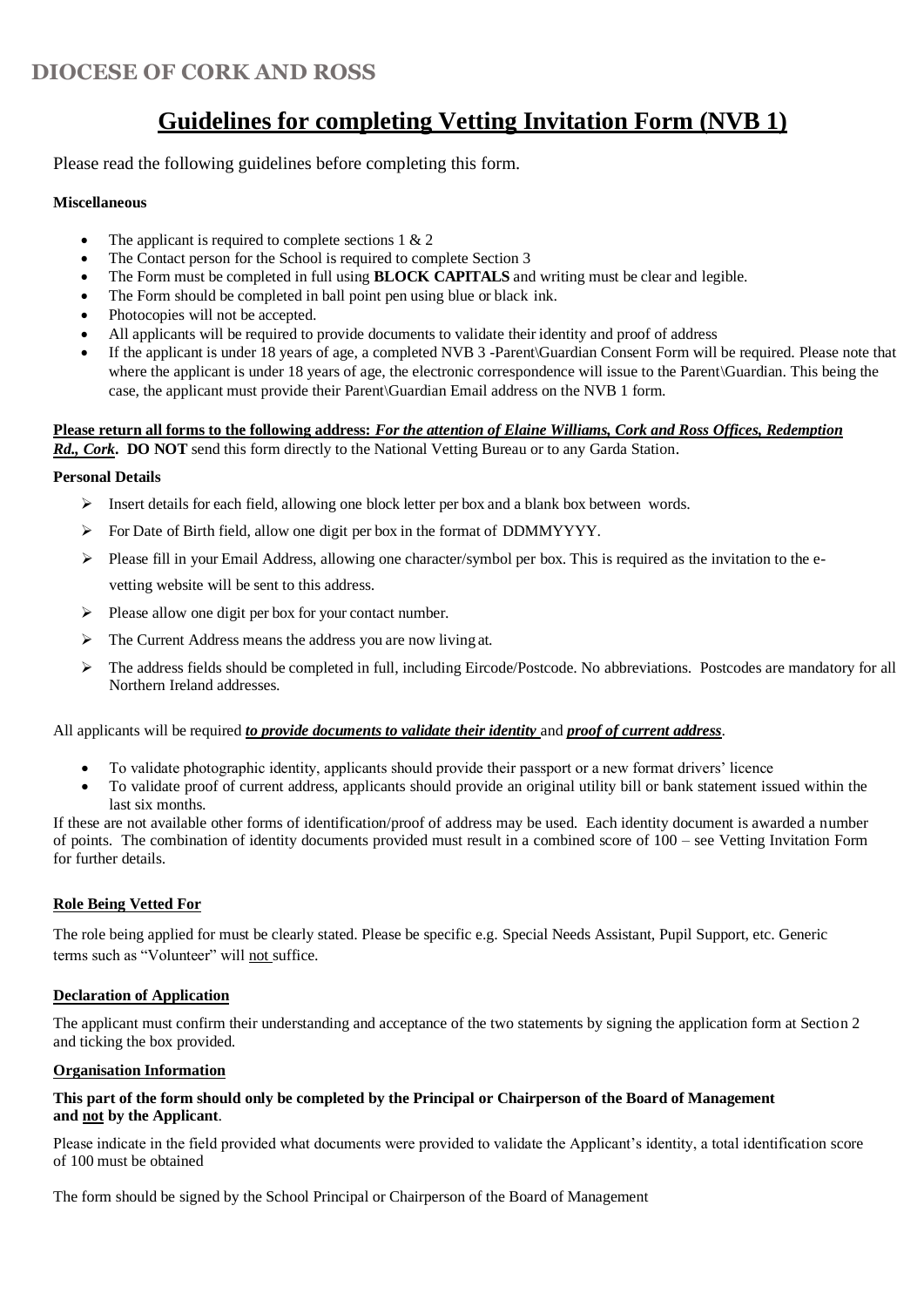**Your Ref:**

**Diocese of Cork & Ross, Cork And Ross Offices, Redemption Rd., Co Cork**

## **Form NVB 1 Vetting Invitation**

**Under Sec 26(b) of the National Vetting Bureau (Children and Vulnerable Persons) Acts 2012 to 2016, it is an offence to make a false statement for the purpose of obtaining a vetting disclosure.**

#### **Personal Information Section 1**

**Name Of Organisation: Diocese of Cork and Ross**

| Forename(s):                  |                       |   |   |                |   |   |          |   |   |   |   |  |  |  |  |  |  |  |  |
|-------------------------------|-----------------------|---|---|----------------|---|---|----------|---|---|---|---|--|--|--|--|--|--|--|--|
| <b>Middle Name:</b>           |                       |   |   |                |   |   |          |   |   |   |   |  |  |  |  |  |  |  |  |
| Surname:                      |                       |   |   |                |   |   |          |   |   |   |   |  |  |  |  |  |  |  |  |
| Date Of Birth:                |                       | D | D | $\overline{1}$ | M | M | $\prime$ | Y | V | V | V |  |  |  |  |  |  |  |  |
| <b>Email Address:</b>         |                       |   |   |                |   |   |          |   |   |   |   |  |  |  |  |  |  |  |  |
| <b>Contact Number:</b>        |                       |   |   |                |   |   |          |   |   |   |   |  |  |  |  |  |  |  |  |
| <b>Role Being Vetted For:</b> |                       |   |   |                |   |   |          |   |   |   |   |  |  |  |  |  |  |  |  |
|                               | <b>Name of School</b> |   |   |                |   |   |          |   |   |   |   |  |  |  |  |  |  |  |  |
|                               |                       |   |   |                |   |   |          |   |   |   |   |  |  |  |  |  |  |  |  |
| <b>Current</b><br>Home        | Line 1:               |   |   |                |   |   |          |   |   |   |   |  |  |  |  |  |  |  |  |
| <b>Address</b>                | Line 2:               |   |   |                |   |   |          |   |   |   |   |  |  |  |  |  |  |  |  |
|                               | Line 3:               |   |   |                |   |   |          |   |   |   |   |  |  |  |  |  |  |  |  |
|                               | Line 4:               |   |   |                |   |   |          |   |   |   |   |  |  |  |  |  |  |  |  |
|                               | Line 5:               |   |   |                |   |   |          |   |   |   |   |  |  |  |  |  |  |  |  |
| Eircode/Postcode:             |                       |   |   |                |   |   |          |   |   |   |   |  |  |  |  |  |  |  |  |

#### **Section 2 Additional Information**

**I have been informed of the process involved in the making of this application and have provided documentation to validate my identity and proof of current address as outlined in Section 3** *and*

| I consent to the making of this application and to the disclosure of information by the National Vetting Bureau to the |                        |  |  |
|------------------------------------------------------------------------------------------------------------------------|------------------------|--|--|
| Vetting Liaison Person pursuant to Section 13(4)(e) National Vetting Bureau (Children and Vulnerable Persons) Acts     |                        |  |  |
| 2012 to 2016.                                                                                                          | <b>Please Tick Box</b> |  |  |

**Applicant's Signature: Da** 

|  |  |  | ٠<br>٠ | л | M |  |  |  |  |
|--|--|--|--------|---|---|--|--|--|--|
|--|--|--|--------|---|---|--|--|--|--|

| Note: Pleasereturn thisform to: Ms. Elaine Williams, Cork and Ross Diocesan Offices, Redemption Road, Cork. |
|-------------------------------------------------------------------------------------------------------------|
| An invitation to the e-vetting website will then be sent to your Email address.                             |